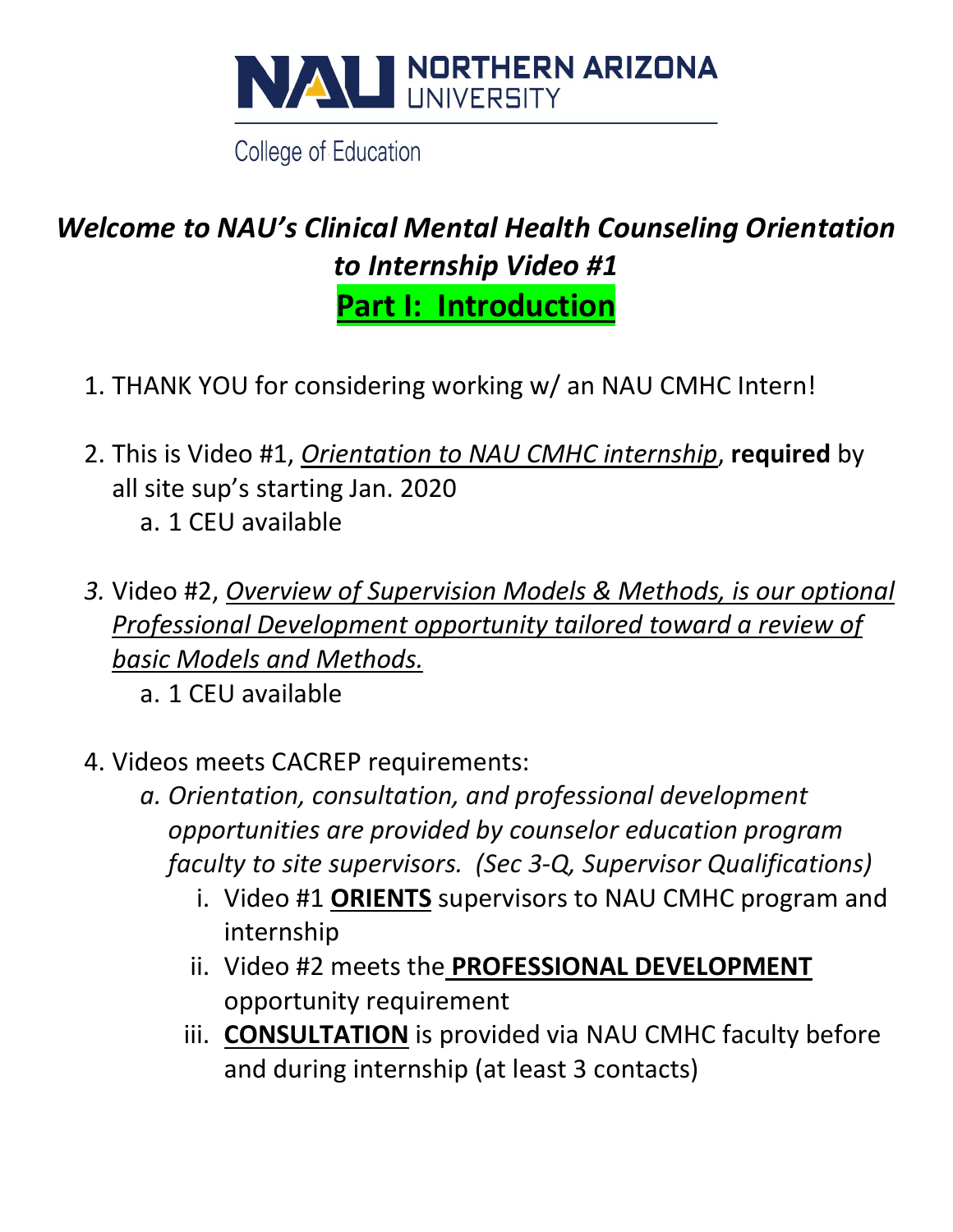# **Part 2: What courses have your intern will have completed BEFORE Internship?**

#### Foundational Courses

- EPS 615 Lifespan Human Development: Implications for Counseling
- EPS 690 Multicultural Counseling (MC competencies, social justice, advocacy)
- EPS 617 Counseling Research (producer, consumer of counseling research)
- EPS 625 Intermediate Statistics (producer, consumer of stats within research)

#### Counseling Specializations

- EPS 617 Counseling Assessment (interviewing, test-worthiness, test section, interp.)
- EPS 621 Counseling Couples and Families
- EPS 592 Intro Clinical Mental Health Counseling (orientation to profession)
- EPS 601 Theories of Counseling (modern theories, applied)
- EPS 620 Vocational Counseling and Career Development (career + personal)
- EPS 660 Counseling Processes (15 weeks of microskills practice on peers, supervised)
- EPS 661 Group Processes (15 weeks of experience in group with peers, leadership)
- EPS 669 Crisis, Trauma and Disaster Counseling
- EPS 681 Evidence-Based Counseling Techniques *(ACT, DBT, M/I, Advanced CBT, Eating, Personality)*
- EPS 680 Psychopathology and Diagnosis (Psychopathology & DSM-5)
- EPS 590 Substance-related and Addictive Behaviors (includes process addictions)
- EPS 670 Professional Ethics, Legal Standards, and Responsibilities

#### Electives (with advisor's consent)

- One THREE credit hour elective:
	- o EPS 622 Child and Adolescent Counseling (3 cr hour course)
	- o EPS 640 Biological Bases of Behavior (3 cr hour course)
- OR, Three one-credit hour electives
	- o EPS 599A Self-Care and Wellness for Counselors
	- o EPS 599B Spirituality & Counseling
	- o EPS 697 Independent Study (Clinical MH Counseling focus)

#### Professional Practice:

- EPS 692 Counseling Practicum (ex, 3 clients in lab weekly, co-lead group, careful SV)
- EPS 694 Counseling Internship: Pre-req: EPS 692

#### **Summary**

- Program meets current CACREP standards
- Program curricular meets AZ BBHE Curricular Rules for Licensure (and most other states)